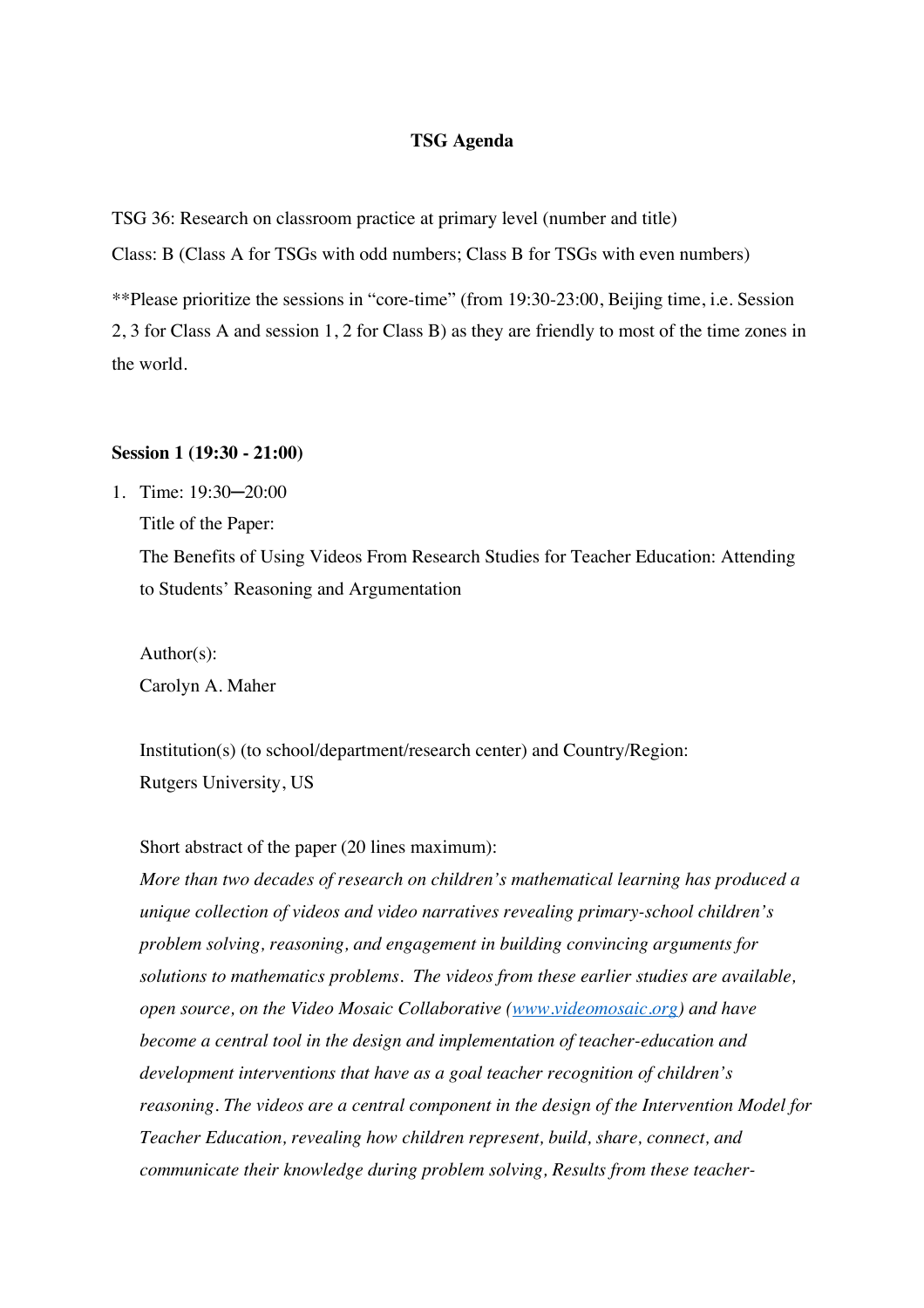*education studies utilizing the model show significant effects in the growth in teachers' recognition of children's reasoning as a result of the intervention, as demonstrated by pre and post assessments.*

2. Time: 20:00─20:15

Title of the Paper: Examining U.S. Elementary Teachers' Perceptions of and Comfort with Students' Mathematical Mistakes

Author(s):

**Jinqing Liu**, Dionne Cross Francis, and Ayfer Eker

Institution(s) (to school/department/research center) and Country/Region : Indiana University; University of North Carolina; Giresun University

Short abstract of the paper (20 lines maximum):

*This study examines teachers' perceptions of students' mathematical mistakes and their comfort levels in addressing those mistakes during instruction. Seven elementary teachers were interviewed. The results showed that teachers believed mistakes are important for "proactively teaching", essential for supporting student learning as well as for lesson planning. However, teachers expressed that they did not feel very comfortable in addressing student mistakes. The factors that appeared to contribute to their low comfort levels were fighting against the instinct to correct the mistakes for students, concerns about students' negative emotional reaction, and low efficacy regarding addressing student mistakes.*

3. Time: 20:15─20:30

Title of the Paper:

Problems with variation: an educational experience of cultural transposition with prospective PRIMARY teachers

Author(s): Benedetto Di Paola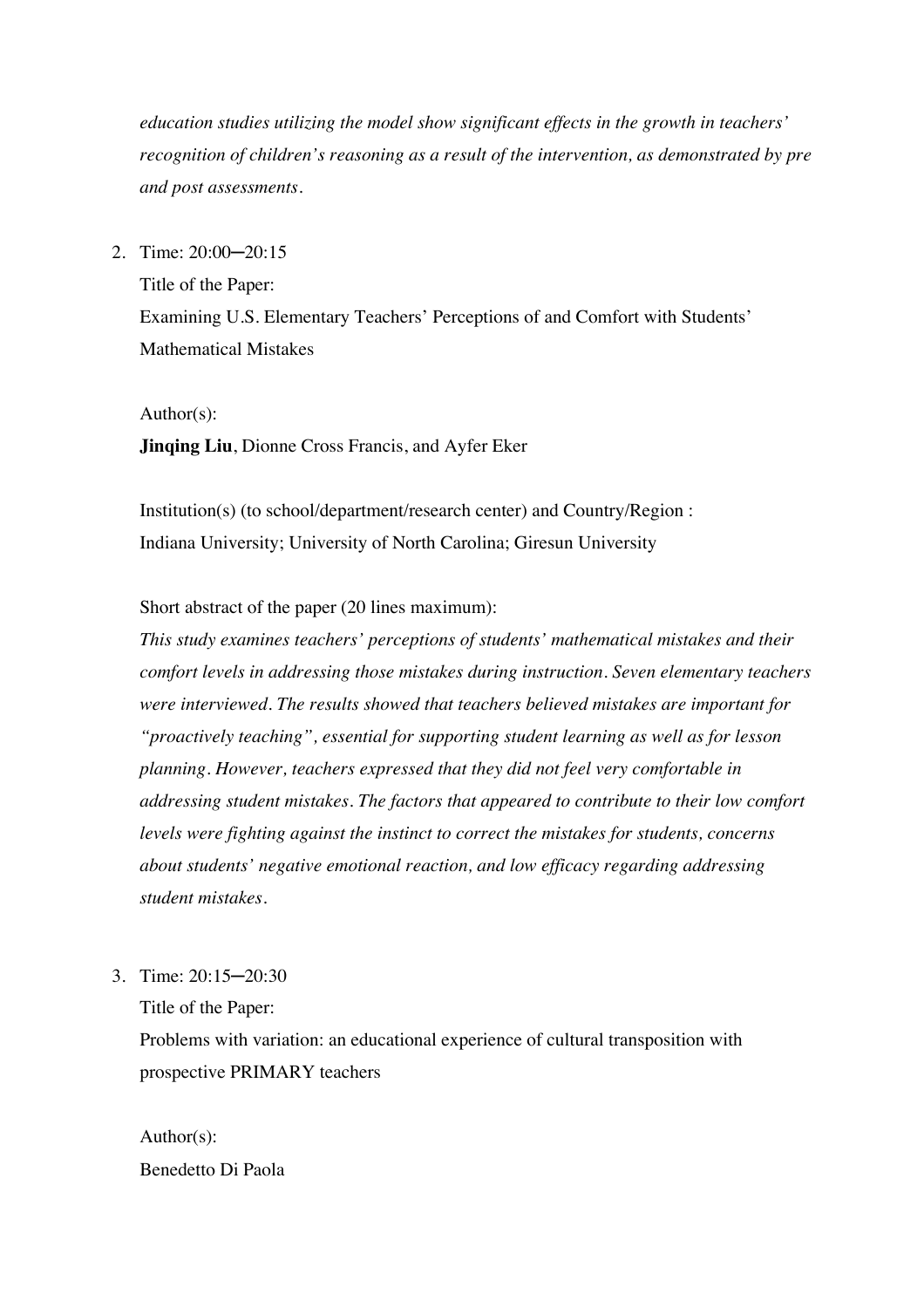Institution(s) (to school/department/research center) and Country/Region : Università degli Studi di Palermo, Italy

### Short abstract of the paper (20 lines maximum):

*The paper presents some theoretical reflections and some methodological notes about a Professional Development (PD) path worked out during the last two years by Italian researchers for prospective Primary teachers. The theoretical construct of Cultural Transposition defines the framework of the PD path's activities and the related research. It was used to define an interesting cultural lent to delineate possible new approaches for effective pre-service teacher education programs, in particular for the Primary level. The defined methodology was based on the possibility to reflect about the decentralization of didactic practices based on a specific cultural context through one or more contacts with other "realities" coming out from different selected cultural contexts. In the last section of the paper we argue that the contact with a different didactic perspective coming from the Chinese "problems with variation" (one of the stimuli proposed in the PD' path), encouraged some reflections by the Italian pre-service teachers on the use of "variation" in Math word-problems for an early approach to Algebra in Primary level.*

4. Time: 20:30─20:40

Title of the Paper:

Shanghai Practice of Primary Mathematics Classroom Activities

Author(s): Min Zhang

Institution(s) (to school/department/research center) and Country/Region: Teaching Research Section of Shanghai Municipal Education Commission

Short abstract of the paper (20 lines maximum): *Since the implementation of "the second stage of curriculum reform" in Shanghai, mathematics teaching in primary schools has followed the "student developmentoriented" curriculum concept. According to the cognitive characteristics of students,*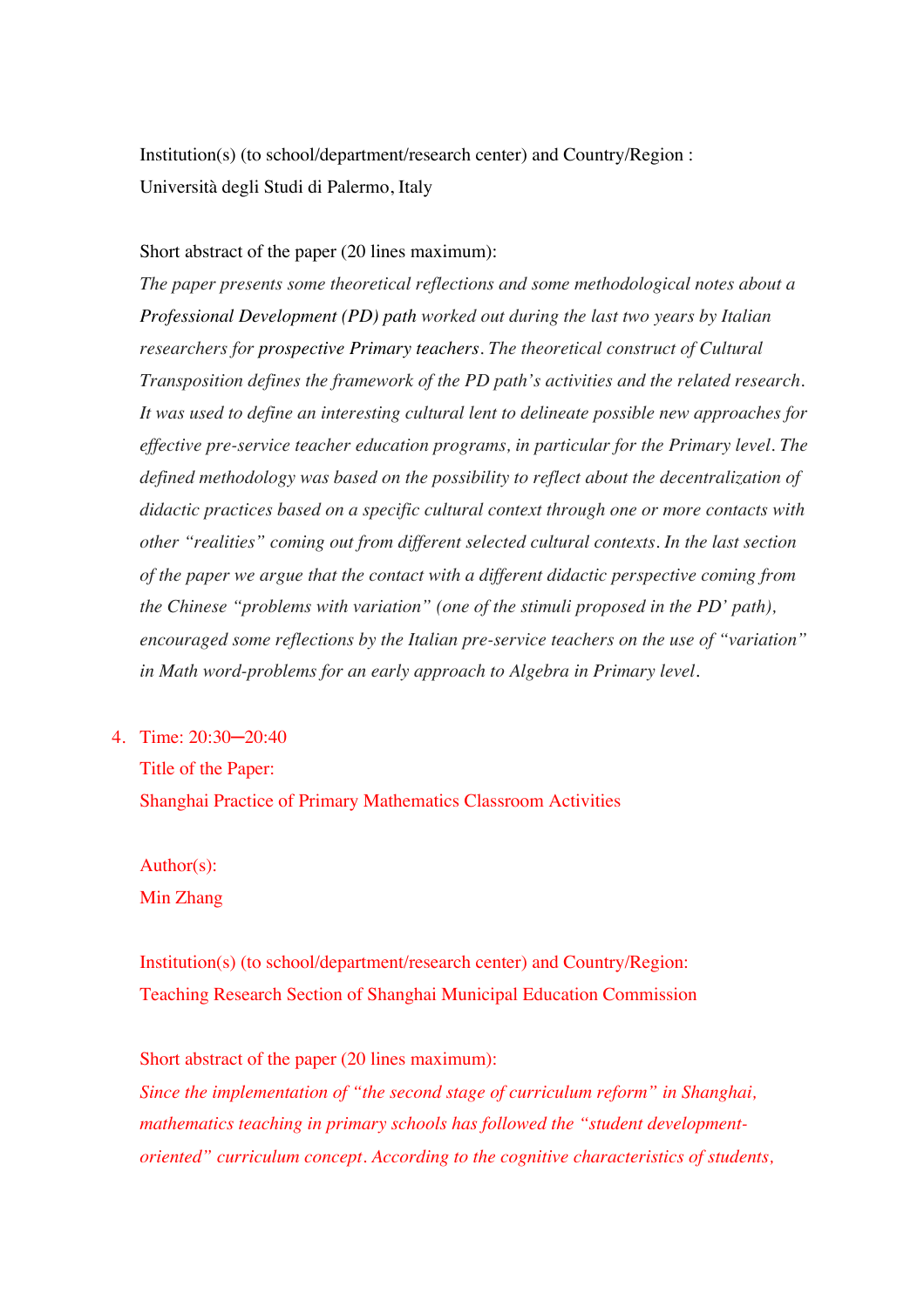*taking the design and implementation of mathematics classroom activities as a breakthrough, combined with the teaching content to carry out three types of classroom activities: "perceived experience", "exploration and discovery" and "understanding and application". Teachers gradually form the following implementation points in practice: Combine operational experience with technical application to enhance student understanding; focus on the development of all students, teach students in accordance with their aptitude; Optimize traditional teaching experience and value students' experience. Through classroom activities, teachers stimulate students' desire for inquiry, enhance students' participation, improve students' learning styles, and realize Mathematics Subject's multiple-quality function and advantages in fostering qualified personals.*

### 5. Time: 20:40─21:00: Open Discussion

#### ………………………………………….

# **Session 2 (21:30 - 23:00)**

1. Time: 21:30─22:00

Title of the Paper: Conjecturing Teaching as competency-based Instruction

Author(s): Pi-Jen Lin

Institution(s) (to school/department/research center) and Country/Region: National Tsing-Hua University, Taiwan

#### Short abstract of the paper (20 lines maximum):

*Mathematical competency, as the focus of currently mathematical curricular reform across countries is expected to be achieved in the classrooms. School teachers are looking for what the competency-based classrooms look like and what the instructional approach could be. This paper introduces an instructional approach of competence-based, termed as conjecturing teaching model with five stages. The conjecturing teaching model has been developed since 2011. The development of the model was characterized into six periods of investigation. Each period had a focus*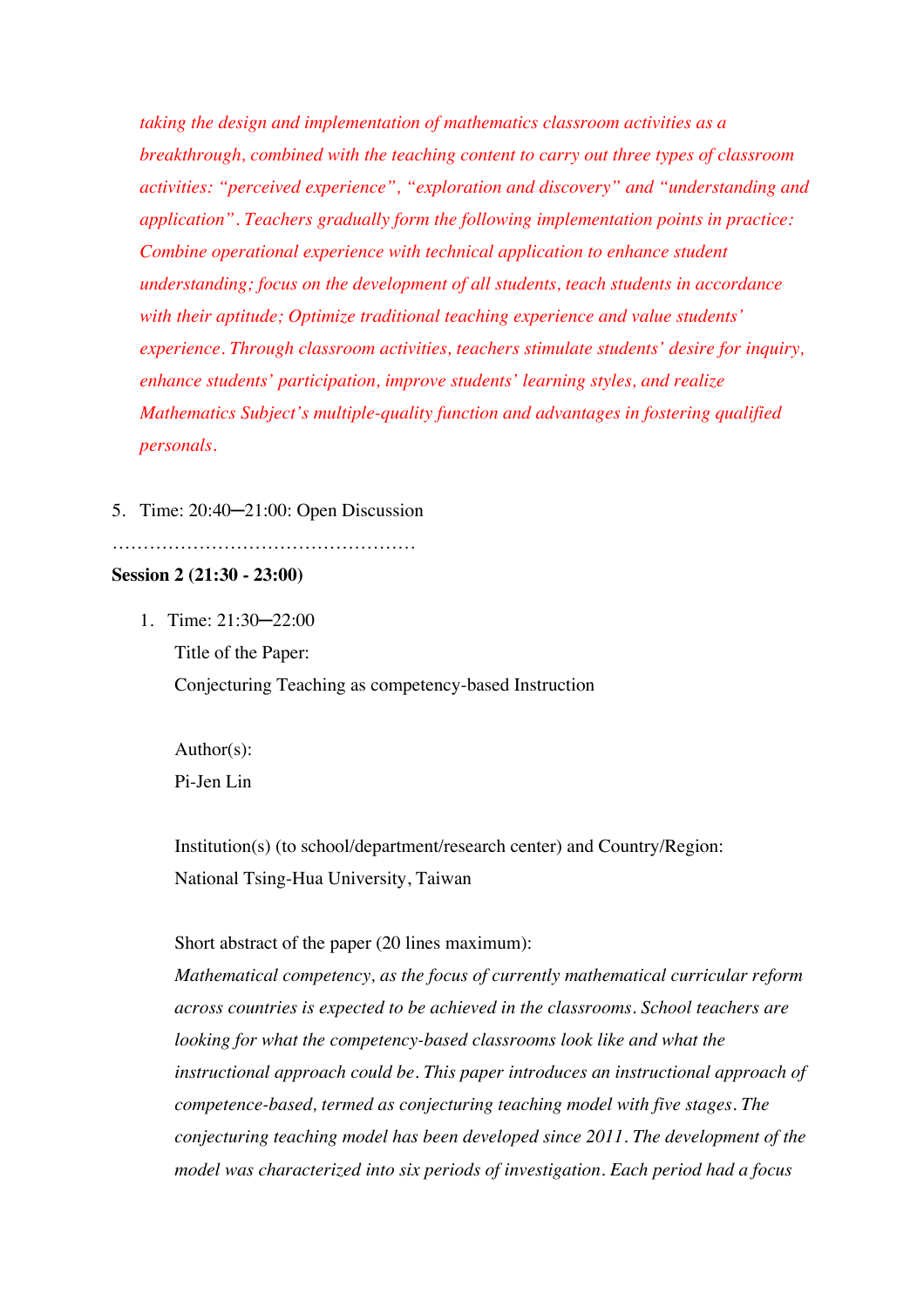*for eliciting the model. It has been disseminated by four teacher professional communities (* $1+X_i$  *communities,*  $i=1,2,3,4$ *) since 2018. The model was able to initiate argumentation, as one aspect of the mathematical competency displayed in the classrooms were briefly described in the paper.*

2. Time: 22:00─22:15

Title of the Paper:

How does a Japanese Primary School Teacher Manage the Whole-Class Discussion Named Neriage?

Author(s):

Valérie Batteau

Institution(s) (to school/department/research center) and Country/Region: HEP Lausanne, Switzerland

Short abstract of the paper (20 lines maximum):

*This research aims at analyzing teacher practices in a Japanese context with a focus on a specific phase of structured problem solving lessons, a whole-class discussion named neriage. We analyze teacher practices with the specific tools of the double didactical and ergonomical approach: the cognitive component of practices that concerns the organization of the tasks for the students and the mediative component of practices that concerns the interactions of the teacher with the students. The data are collected in a research lesson in a Japanese Lesson Study about the logical thinking, and in the collective meetings before and after the research lesson. This research highlights a key element in the teacher's practices that can explain both the choice of tasks and how the teacher manages the neriage: the variation of the values of the didactical variables of the task.*

3. Time: 22:15─22:25

Title of the Paper: Teaching mathematics at Mexican elementary schools

Author(s):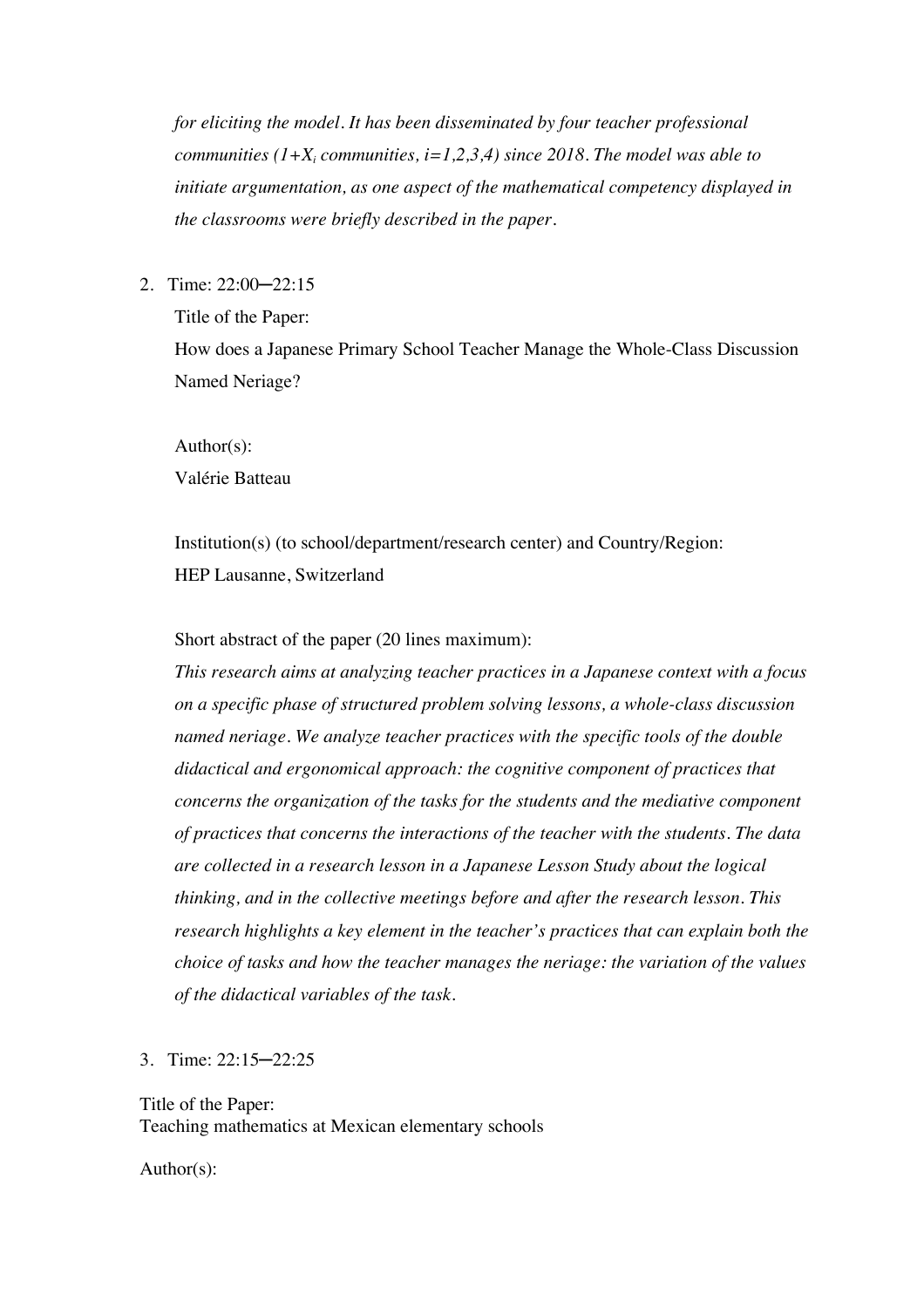**Edith Arévalo Vázquez**, Hilda Alicia Guzmán Elizondo, and Elvira Alicia Sánchez Díaz

Institution(s) (to school/department/research center) and Country/Region: Escuela Normal Miguel F. Martínez, Mexiko

Short abstract of the paper (20 lines maximum):

*The present study offers results about the ways of teaching mathematics in groups of fifth and sixth grade of public elementary schools in Mexico, located in the state of Nuevo León. The objective was to assess the practices of 70 elementary school teachers, in accordance with the application of the didactic approach suggested from the current syllabus (2011) in mathematics classes. It is a study of descriptive scope. For the information retrieval, an observation guide was used, based on the current curriculum for basic education. Teaching strategies, forms of class organization, classroom organization, use of teaching materials, assessment tools and textbook, among others, were the categories taken into account. The results show that despite the implementation of the current curriculum, most educators continue to use teaching strategies that are far from the suggested didactic recommendations. The textbook is the resource used par excellence and the forms of classroom organization are preferably by working individually and as a group. Those practices keep showing not very encouraging results at national and international levels.*

### 4. Time: 22:25─22:35

Title of the Paper:

Action-research group on Go game as classroom practice to learn mathematicS at primary level

### Author(s): **Antoine Fenech** and Richard Cabassut

Institution(s) (to school/department/research center) and Country/Region: IREM de Strasbourg, Strasbourg University, France

Short abstract of the paper (20 lines maximum):

*First let us introduce shortly the game of Go. It is a strategy game for two players; one player has the black stones and the other one the white ones. One player takes his turn to place one stone on a vacant point of intersection of the board. The stones are not moved.*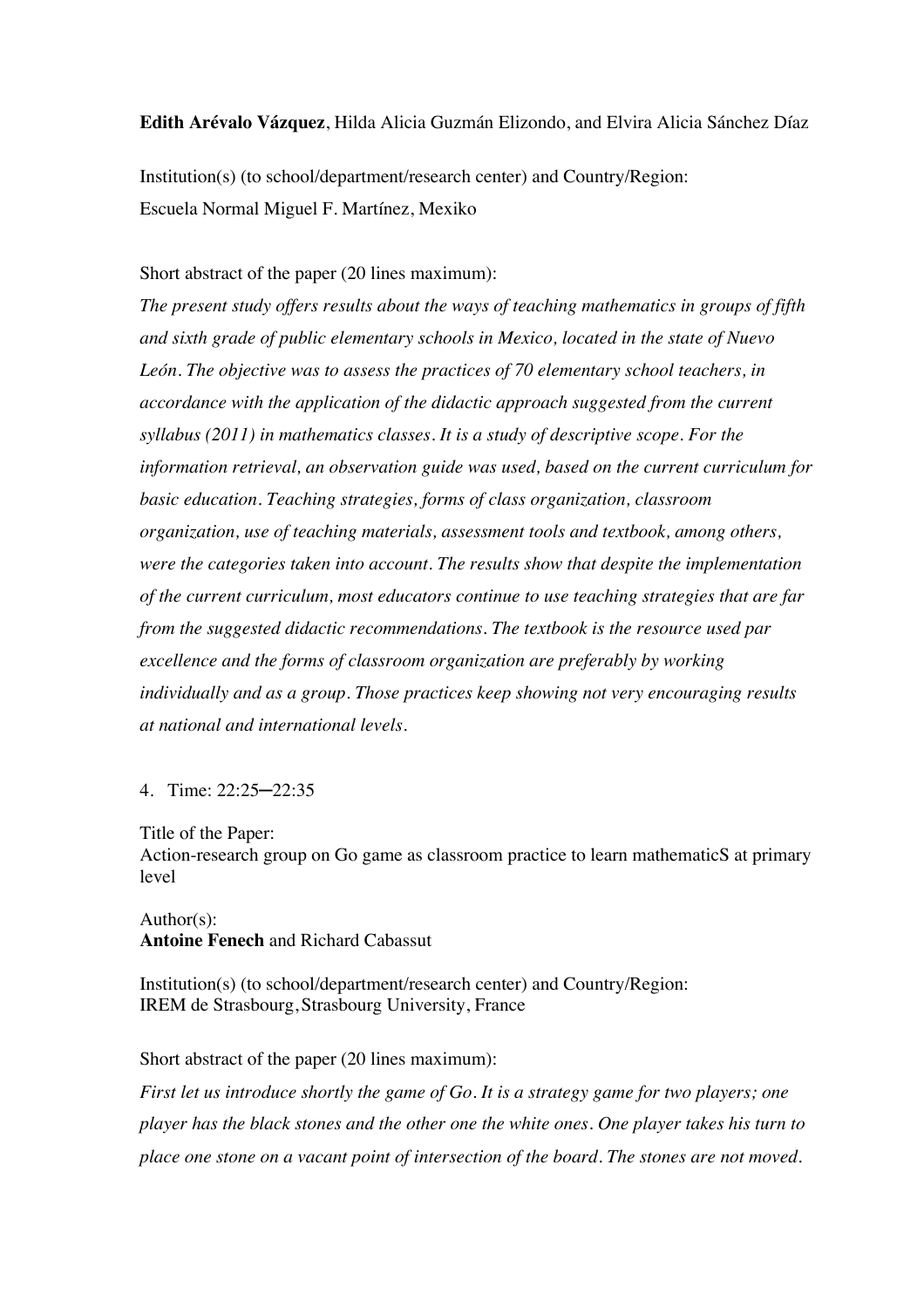*This player captures a stone or group of stones of the other colour when they are surrounded by his stones on all orthogonally adjacent points. At the end of the game, the winner is the player who has the greatest number of stones on the board. We adopted the variations of the rules of the Game suggested by the Strasbourg Go Club (Strasgo 2019).*

# *5.* Time: 22:35─22:45

Title of the Paper:

A Grade 2 Teacher's Shift in the Use of Mediational Means Within and Across two Addition Lessons

Author(s): Fraser Gobede

Institution(s) (to school/department/research center) and Country/Region: University of Malawi

Short abstract of the paper (20 lines maximum):

*This paper discusses mediational moves made by a grade 2 teacher while teaching the addition of whole numbers for the first time at this level. The main focus is on the shifts made by the teacher within and across two lessons in the way she worked with example spaces, artifacts, inscriptions, and explanations. The Mediating Primary Mathematics framework was used both as the theoretical and analytical framework guiding the study. The teacher helped learners to progressively move from physical representations to written inscriptions of mathematical concepts and processes. After a successful transition from the use of artifacts and inscriptions to mathematical talk, the findings suggest the need to move further to more efficient calculation strategies.*

# 6. Time: 20:45─21:00: Open Discussion

………………………………………….

**Session 3 (14:30 - 16:30)**

1. Time: 14:30─14:45

Title of the Paper: Using Math Clinic to Support Classroom Teaching Practice and Sharpen Teachers' Pedagogical Content Knowledge Author(s): Shuhua An

Institution(s) (to school/department/research center) and Country/Region: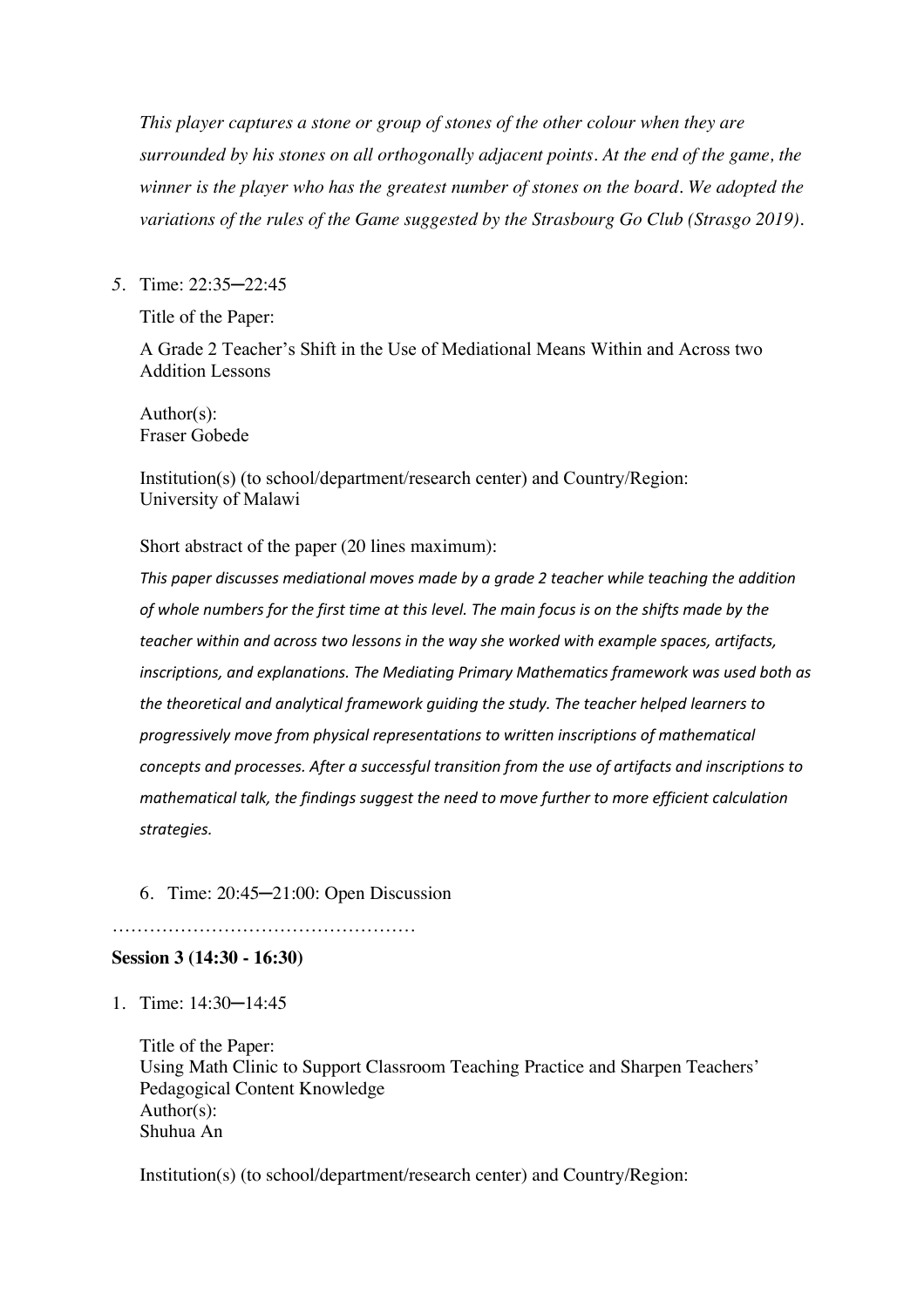California State University, Long Beach

Short abstract of the paper (20 lines maximum):

*The purpose of this project was to study the impact of using math clinic approach on elementary teachers' classroom practice and their pedagogical content knowledge (PCK). Specifically, this project examined the impact of math clinic on classroom teachers' questioning strategies, understanding students' thinking and misconceptions in common core standards and their intervention strategies of correcting errors. A cohort of US classroom teachers participated in the summer math clinic. The data collection included the lesson plans for math clinic, videos of case study on student thinking, report of math clinic, children's progress monitoring charts, and pre- and post-questionnaires for the teachers. The results show that teachers improved their teaching practice on designing probing questions, analyzing and using student misconceptions, and their PCK.*

2. Time: 14:45─15:00

Title of the Paper:

How Might Reasoning Question and Answer Prompts Impact Learners Mathematical Thinking?

Author(s): Kirsty Jane Watson

Institution(s) (to school/department/research center) and Country/Region: University of Northampton

# Short abstract of the paper (20 lines maximum):

*This research study sought to investigate how reasoning questions and answer prompts might impact learners' mathematical thinking. This project took place in an outstanding four-form entry primary school with a catchment area that reflected the UK national average in learner backgrounds. The research question was chosen to contribute to the achievement of the reasoning aims in the school's development plan. The research was implemented within Year 4 (8-9 year-old learners) and was initiated within a weekly planning meeting; this led to further group planning meetings throughout the research. Quantitative data was collected in the form of learner reasoning assessments, whilst*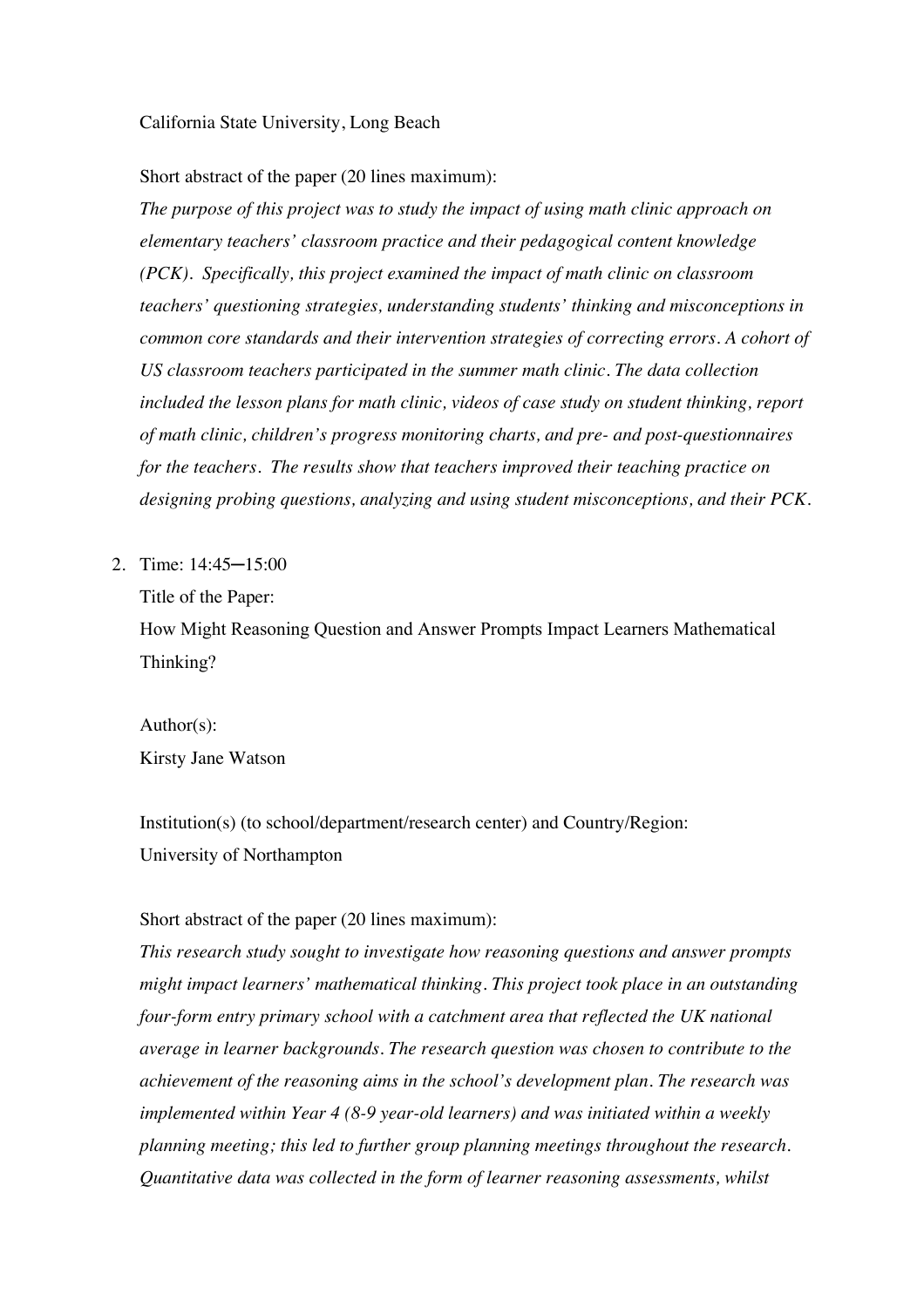*qualitative data was collected via a book analysis of the learners' exercise books. It was decided that the resources created for this project would remain in place due to the success across the school with regards to reasoning; this was evidenced in the school review which took place after the project data were collected.*

3. Time: 15:00─15:10

Title of the Paper: Data Use to Inform Mathematics Instruction: An Exploratory Study

Author(s): Jong Cherng Meei

Institution(s) (to school/department/research center) and Country/Region: Institute of Teacher Education Penang Campus, Malaysia

Short abstract of the paper (20 lines maximum):

*This study investigates the state of data use to inform instruction among primary school mathematics teachers in Malaysia. It looks at the type of data these teachers use to inform their mathematics instruction, their predominant level of data literacy, their training needs and support in data use, and their confidence in using data. 88 teachers responded to a questionnaire and five of them were subsequently interviewed. Results of the questionnaire and interviews indicate that the data which was most frequently used was classroom-based assessment data. The predominant data literacy level of the teachers involved collecting, analysing and interpreting data, and hence indicating actions and communication based on the data were less emphasized. The teachers were generally of the perception that the training needs and support for data use were adequate and they were confident in using data to inform mathematics instruction. However, they were also of the opinion that more professional development courses should be conducted for them so that they can use data effectively and systematically to inform their practice.* 

### 4. Time: 15:10─15:20

Title of the Paper:

Concept of Collective Milieu to Understand the Japanese Mathematics Lesson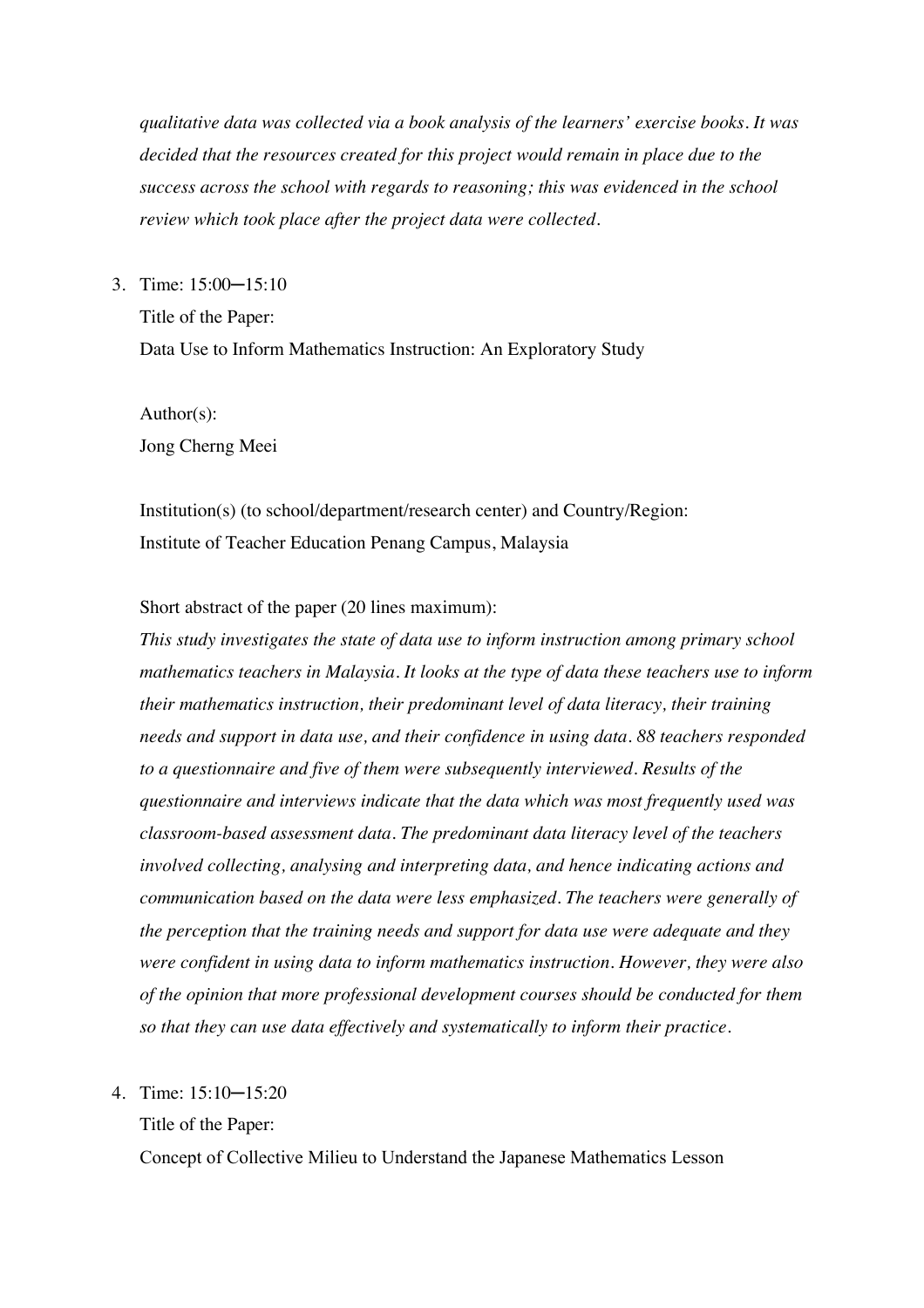Author(s):

Takeshi Miyakawa, Valérie Batteau, and Minbom Ryu

Institution(s) (to school/department/research center) and Country/Region: Waseda University, Japan; HEP Lausanne, Switzerland; Joetsu Univ. of Education, Japan

Short abstract of the paper (20 lines maximum):

*Our research is motivated by a lack of theoretical tools to analyse the Japanese mathematics lessons with their specificities: the approach by problem solving, the collective dimension of the teaching, and the focus on the development of mathematical thinking. We introduce the concept of collective milieu in order to take into account the collective dimension of the teaching, the lesson as a whole, and the epistemological dimension of the lesson. This research highlights a collective construction of the inquiry or the problem solving process step by step, in terms of the collective milieu.*

5. Time: 15:20─15:30

Title of the Paper:

Exploring the Differences between Expert and Pre-Service Teachers Noticing

Author(s):

1. Yiru Pei, 2. Min Chen, and 3. Qiaoping Zhang

Institution(s) (to school/department/research center) and Country/Region:

- 1. The Education University of Hong Kong, Hong Kong, SAR, China
- 2. College of Teacher Education, East China Normal University, Shanghai, China
- 3. The Education University of Hong Kong, Hong Kong, SAR, China

Short abstract of the paper (20 lines maximum):

*Teacher noticing is regarded as a desirable ability in mathematics teachers' expertise in teaching. This study examines the noticing ability among expert teachers and explores the difference and similarities between expert teachers and pre-service teacher's noticing on exemplary lessons. Using Learning to Notice framework, a multiple case study was adopted to analyze three teachers' noticing on two pre-recorded exemplary lessons. Findings showed that the pre-service teacher has a relatively low noticing ability and tend to focus on the pedagogy and classroom environment. Expert teachers focused more on students'*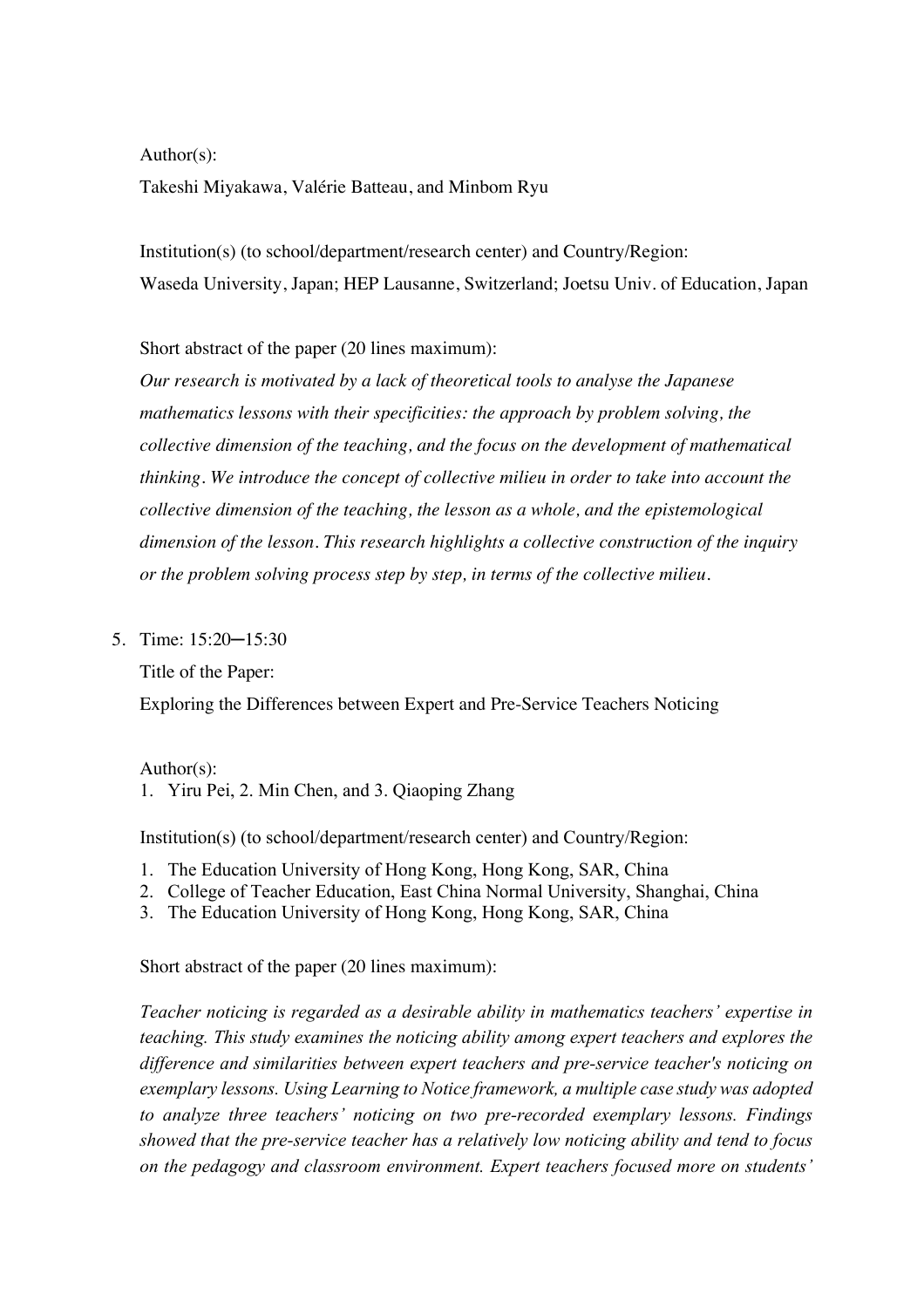*thinking but showed diverse noticing abilities. A possible suitable framework to study Chinese mathematics teachers' noticing is also discussed.*

6. Time: 15:30─15:40

Title of the Paper:

From loser to user, from special to general education, learning Inside mathematics through outside actions

Author(s):

Allan Tarp

Institution(s) (to school/department/research center) and Country/Region: MATHeCADEMY.net, Denmark

Short abstract of the paper (20 lines maximum):

*Although eager to begin school, some children soon fall behind and are sent to special education teaching the same at a slower pace. Wanting mathematics education to be for all leads to the question: Is this so by nature or by choice? Can it be otherwise? Observing how children communicate about Many before school, this paper asks what kind of mathematics can be learned if accepting the bundle-numbers as 2 3s that children bring to school. Using Difference Research, it turns out that accepting numbers with units means that counting, recounting and solving equations come before adding on-top or next-to introduce integral and differential calculus as well as proportionality in early childhood education. So, it is possible to institute an ethical mathematics education that transforms loser to users returning to general education as stars teaching fellow students and teachers how to master Many.*

7. Time: 15:40─15:50

Title of the Paper:

Storytelling as a resource for fostering 'love of challenge' for mathematics in primary grade students

Author(s): Pooja Keshavan Singh & Haneet Gandhi